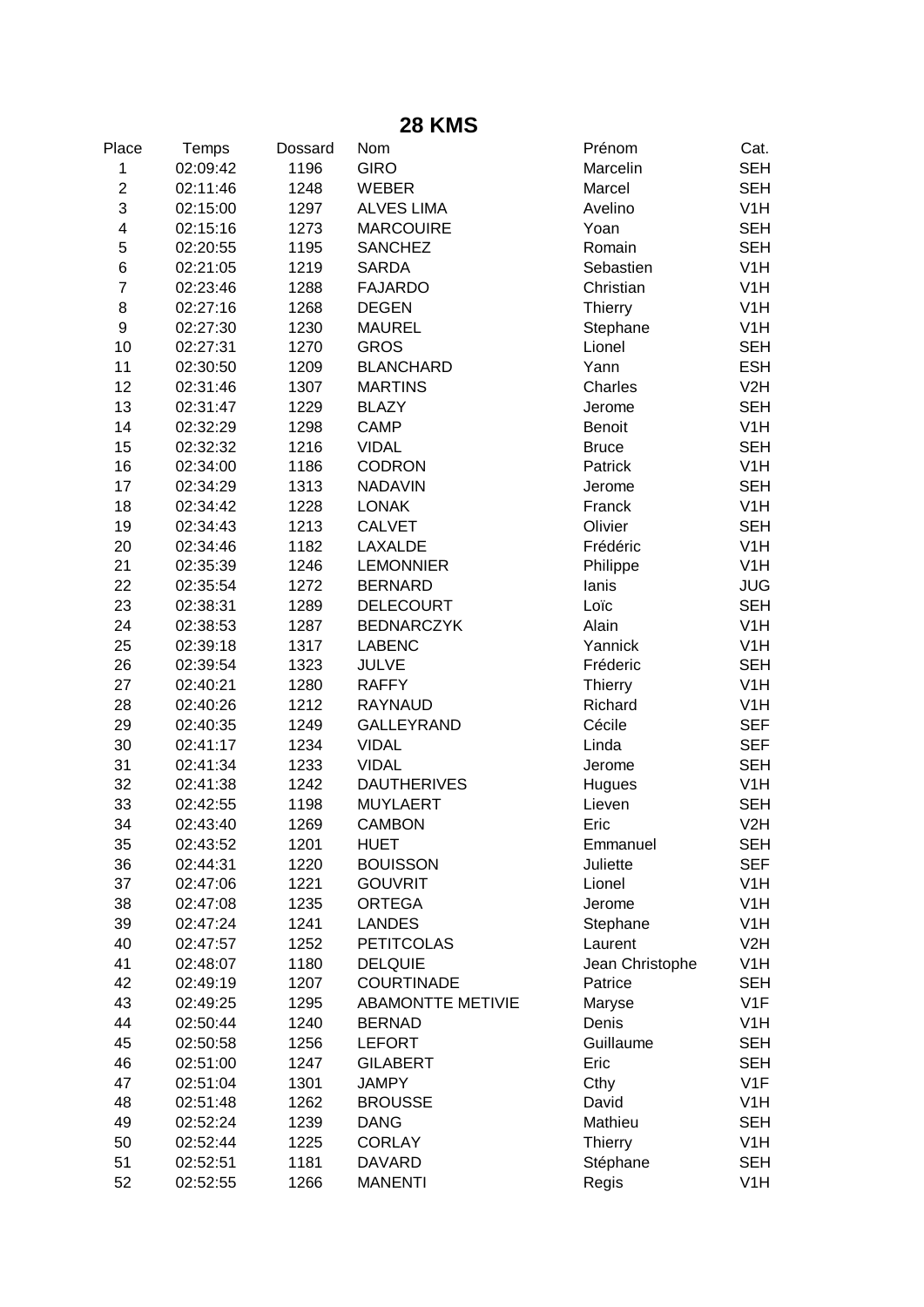| 53  | 02:53:51 | 1215 | <b>TOUCHET</b>    | Stéphane    | <b>SEH</b>       |
|-----|----------|------|-------------------|-------------|------------------|
| 54  | 02:55:52 | 1324 | <b>FONTROUGE</b>  | Marcel      | V2H              |
| 55  | 02:56:03 | 1282 | <b>GRONDIN</b>    | Stéphane    | <b>SEH</b>       |
| 56  | 02:57:11 | 1214 | <b>DURAND</b>     | Rene        | V3H              |
| 57  | 02:57:23 | 1244 | <b>SANTOUL</b>    | Jean Louis  | V <sub>1</sub> H |
| 58  | 02:57:34 | 1290 | <b>FAGOT</b>      | Olivier     | V <sub>1</sub> H |
| 59  | 02:59:46 | 1291 | <b>FAVRE</b>      | Christophe  | V <sub>1</sub> H |
| 60  | 02:59:49 | 1224 | <b>BONNERY</b>    | Martial     | <b>SEH</b>       |
| 61  | 03:01:26 | 1284 | <b>FLANDIN</b>    | Hugues      | V2H              |
| 62  | 03:02:40 | 1296 | <b>VERGNE</b>     | Jean Pierre | V2H              |
| 63  | 03:02:41 | 1285 | <b>LEDOYEN</b>    | Benoît      | V <sub>1</sub> H |
| 64  | 03:03:18 | 1238 | <b>MASSERAN</b>   | Philippe    | V <sub>1</sub> H |
| 65  | 03:04:29 | 1314 | <b>BONNEL</b>     | Eric        | V <sub>1</sub> H |
| 66  | 03:04:30 | 1193 | <b>RAYNAUD</b>    | Michel      | V <sub>1</sub> H |
| 67  | 03:05:27 | 1205 | <b>CALS</b>       | Roger       | V2H              |
| 68  | 03:05:46 | 1200 | <b>BAEZ</b>       | Thomas      | <b>SEH</b>       |
| 69  | 03:06:05 | 1189 | <b>FORI</b>       | Benoît      | <b>SEH</b>       |
| 70  | 03:06:34 | 1258 | <b>SCHIRMANN</b>  | Eric        | V <sub>1</sub> H |
| 71  | 03:06:38 | 1308 | <b>ANTONY</b>     | Gilbert     | V2H              |
| 72  | 03:06:41 | 1293 |                   | Christine   | V1F              |
|     |          |      | <b>BALSAS</b>     |             |                  |
| 73  | 03:06:47 | 1265 | <b>BEY</b>        | Fabrice     | <b>SEH</b>       |
| 74  | 03:07:03 | 1199 | <b>BUSSI</b>      | Béatrice    | V <sub>1</sub> F |
| 75  | 03:07:50 | 1278 | <b>ALBERT</b>     | Joel        | V2H              |
| 76  | 03:07:51 | 1276 | <b>MOUREAU</b>    | Frédéric    | V2H              |
| 77  | 03:07:53 | 1204 | <b>BARTHES</b>    | David       | <b>SEH</b>       |
| 78  | 03:07:56 | 1292 | <b>COMBETTE</b>   | Cedric      | <b>SEH</b>       |
| 79  | 03:08:15 | 1191 | <b>VIAULT</b>     | Loïc        | V2H              |
| 80  | 03:09:30 | 1303 | <b>BONNES</b>     | Yves        | V2H              |
| 81  | 03:09:38 | 1237 | <b>CERESUELA</b>  | Stephan     | V <sub>1</sub> H |
| 82  | 03:09:45 | 1232 | <b>VIDAL</b>      | Jacques     | V <sub>1</sub> H |
| 83  | 03:09:46 | 1264 | <b>GARRIGUES</b>  | Stephanie   | <b>SEF</b>       |
| 84  | 03:09:53 | 1250 | <b>DUHART</b>     | Julien      | <b>SEH</b>       |
| 85  | 03:09:54 | 1299 | <b>RIVIERE</b>    | Olivier     | V <sub>1</sub> H |
| 86  | 03:10:43 | 1302 | <b>DUBA</b>       | Jérome      | <b>SEH</b>       |
| 87  | 03:10:49 | 1274 | <b>SLIWANSKI</b>  | Jasmine     | <b>SEF</b>       |
| 88  | 03:10:53 | 1202 | <b>LAURENT</b>    | Alain       | <b>SEH</b>       |
| 89  | 03:11:06 | 1306 | <b>SENEGAS</b>    | Sylvie      | V1F              |
| 90  | 03:11:09 | 1190 | <b>JEAN</b>       | Patrick     | V2H              |
| 91  | 03:11:39 | 1229 | <b>BLAZY</b>      | Jerome      | <b>SEH</b>       |
| 92  | 03:11:40 | 1300 | <b>AMARGER</b>    | Eric        | V2H              |
| 93  | 03:12:13 | 1223 | <b>PRATMARTY</b>  | Jean Marc   | V <sub>1</sub> H |
| 94  | 03:12:29 | 1275 | <b>APLOGAN</b>    | Philippe    | V2H              |
| 95  | 03:13:22 | 1184 | <b>MAZIERES</b>   | Michèle     | V1F              |
| 96  | 03:13:43 | 1257 | <b>MENDAILLE</b>  | Yannick     | <b>SEH</b>       |
| 97  | 03:14:42 | 1254 | <b>SLIWANSKI</b>  | Olivier     | <b>SEH</b>       |
| 98  | 03:15:44 | 1316 | <b>RIVES</b>      | Laurent     | V <sub>1</sub> H |
| 99  | 03:16:45 | 1260 | <b>SCHANDELER</b> | Sylvian     | V <sub>1</sub> H |
| 100 | 03:16:57 | 1231 | <b>TISSOT</b>     | Mathilde    | <b>SEF</b>       |
| 101 | 03:17:03 | 1311 | <b>AVILES</b>     | Eric        | V <sub>1</sub> H |
| 102 | 03:17:25 | 1222 | <b>THEPIN</b>     | Dominique   | V2H              |
| 103 | 03:18:56 | 1305 | <b>HOURT</b>      | Benjamin    | <b>SEH</b>       |
| 104 | 03:19:07 | 1304 | <b>MARTINEZ</b>   | Olivier     | <b>SEH</b>       |
| 105 | 03:19:15 | 1286 | <b>GUIBAL</b>     | Marie Jo    | V2F              |
| 106 | 03:19:42 | 1197 | <b>ANDRIES</b>    | Sandra      | <b>SEF</b>       |
|     |          |      |                   |             |                  |